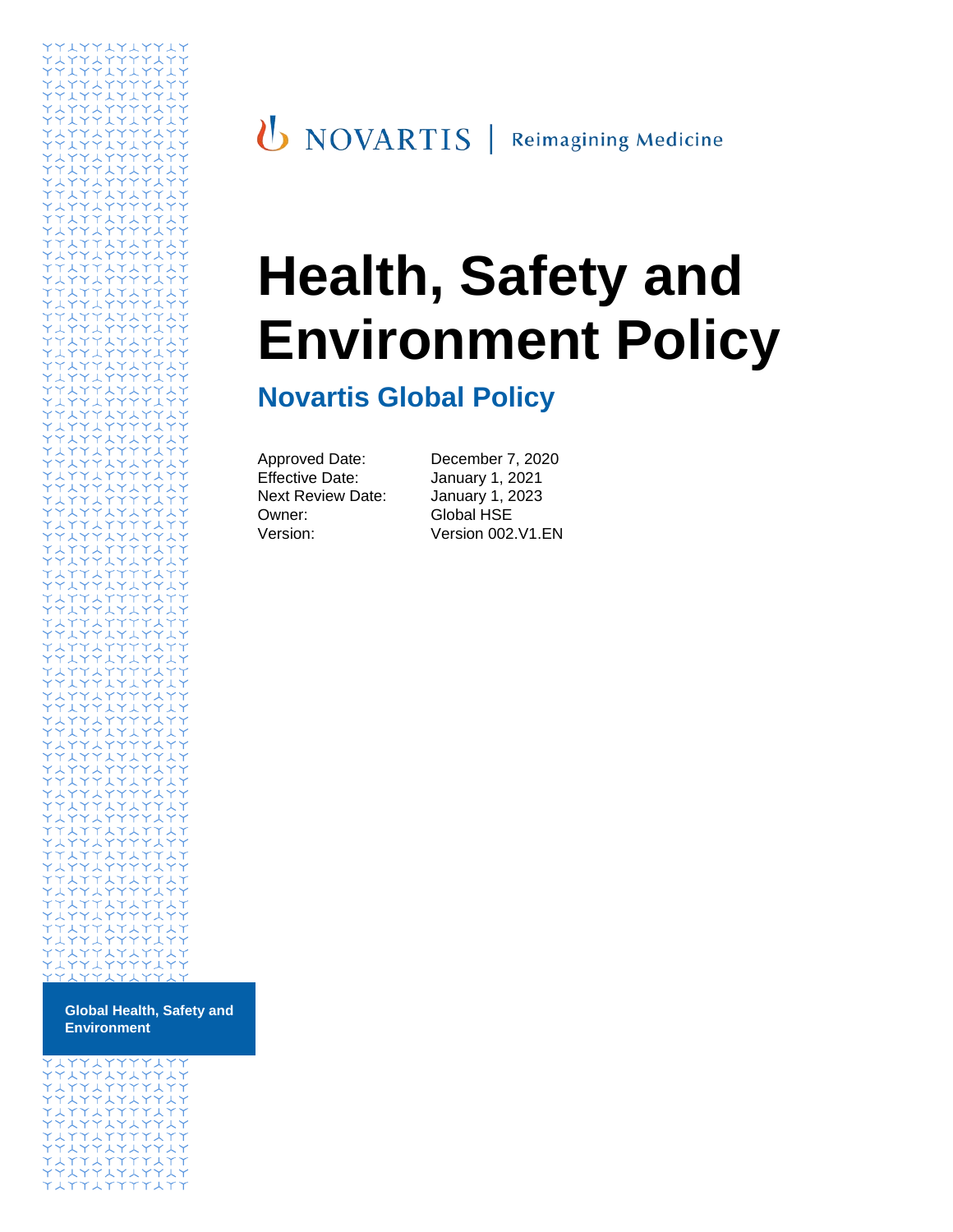# Document History

| <b>Version</b> | <b>Date</b>     | <b>Changes</b>                                                                                                                                                                            | <b>Author</b>    |
|----------------|-----------------|-------------------------------------------------------------------------------------------------------------------------------------------------------------------------------------------|------------------|
| 1.0            | March 1, 2014   | Initial Issue of Document                                                                                                                                                                 | Stefan Bengtsson |
| 2.0            | January 1, 2021 | Update and expansion of<br>core HSE principles in<br>alignment with, and building<br>upon, updated Code of<br>Ethics, inclusive of key<br>aspects across the value<br>chain for Novartis. | Jason Cobb       |
|                |                 | Document structure<br>updated to be aligned with<br>current Novartis Policy /<br><b>ERC</b> expectations                                                                                  |                  |

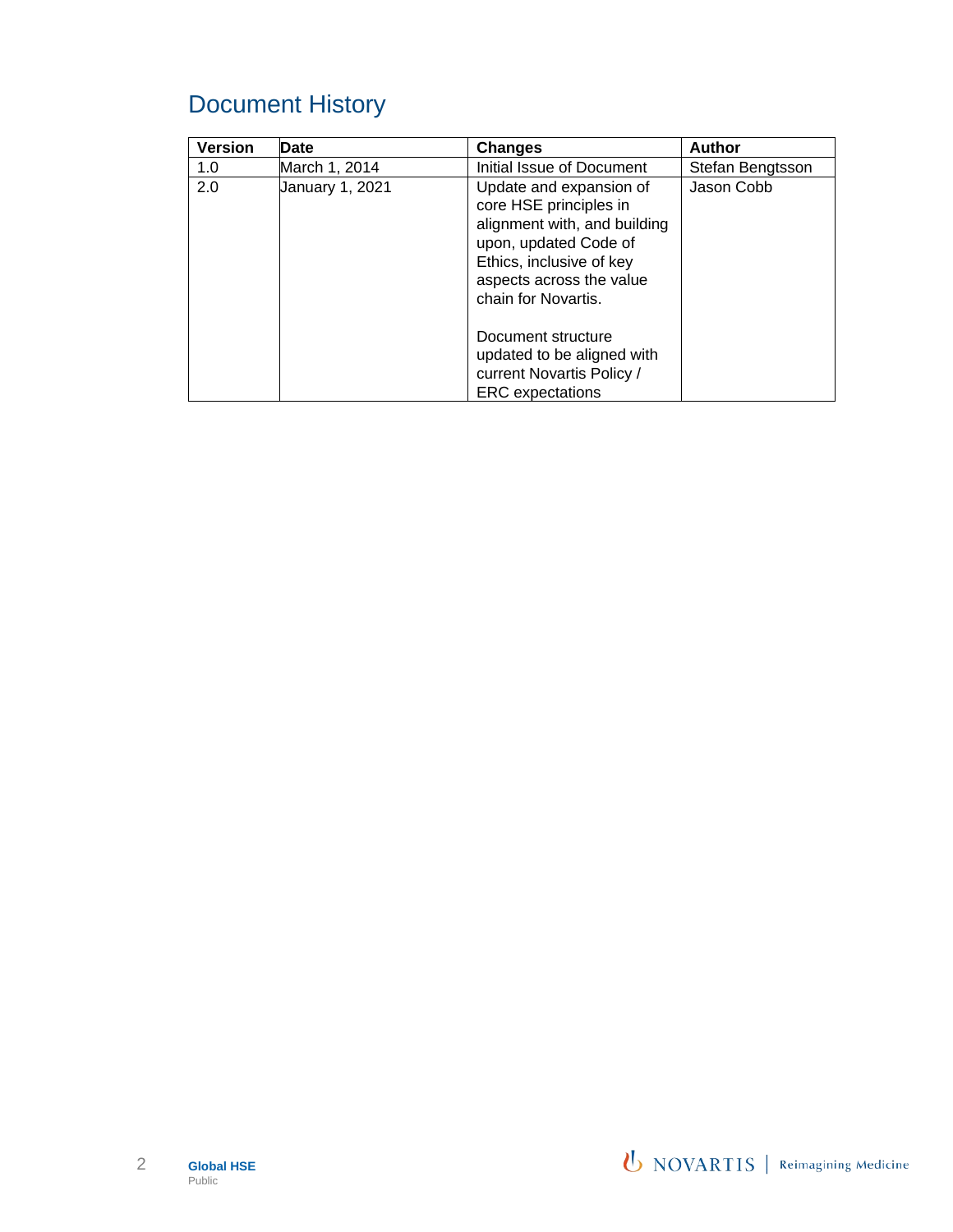# **Contents**

| 1 |     |                                                                                   |  |
|---|-----|-----------------------------------------------------------------------------------|--|
|   | 1.1 |                                                                                   |  |
|   | 1.2 |                                                                                   |  |
|   | 1.3 |                                                                                   |  |
| 2 |     |                                                                                   |  |
|   | 2.1 | We comply with local laws and regulations, and conform to internal requirements 6 |  |
|   | 2.2 |                                                                                   |  |
|   | 2.3 |                                                                                   |  |
|   | 2.4 |                                                                                   |  |
|   | 2.5 | We consider HSE implications in the development of products, processes and        |  |
|   | 2.6 |                                                                                   |  |
|   | 2.7 | We drive continual improvement in our HSE management systems and performance 8    |  |
|   | 2.8 |                                                                                   |  |
| 3 |     |                                                                                   |  |
|   | 3.1 |                                                                                   |  |
|   | 3.2 |                                                                                   |  |
| 4 |     |                                                                                   |  |
| 5 |     |                                                                                   |  |
| 6 |     |                                                                                   |  |
| 7 |     |                                                                                   |  |
| 8 |     |                                                                                   |  |
| 9 |     |                                                                                   |  |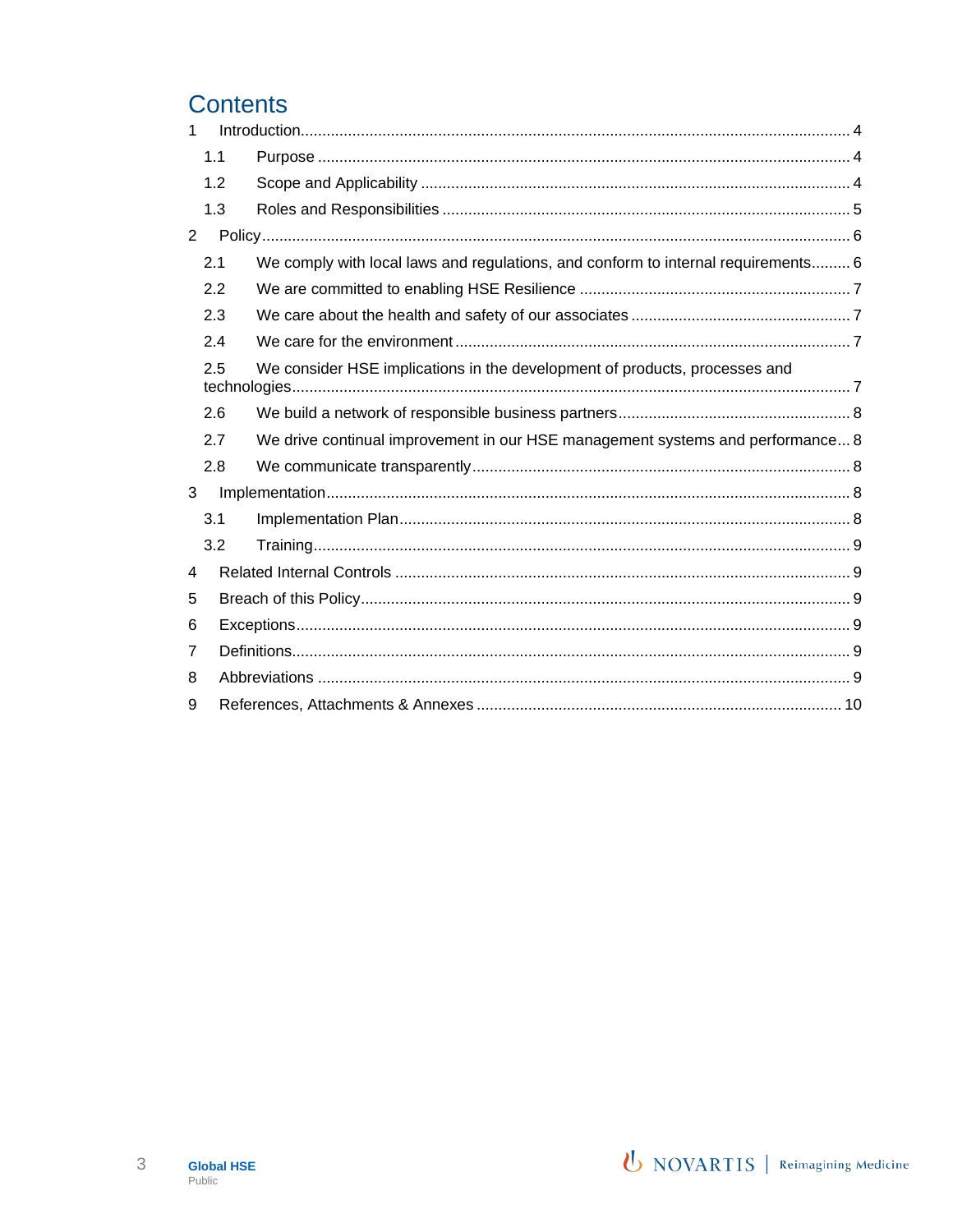# <span id="page-3-0"></span>**1 Introduction**

#### <span id="page-3-1"></span>**1.1 Purpose**

At Novartis, we are committed to Health, Safety and Environment (HSE). Our mission to reimagine medicine goes hand in hand with maintaining a healthy, safe and environmentally friendly workplace for our associates, contractors, vendors and visitors. We take care of our people so that they can take care of patients by improving and extending their lives. HSE is a fundamental component of the Novartis long-term business strategy and supports achieving our objectives by unleashing the power of our people and building trust with society. We consider HSE implications in the full spectrum of our worldwide healthcare activities with the intent to protect associates, neighbors, patients, business assets, natural resources and the environment. This commitment is part of everything we do, from the moment a scientist begins research, through development, production and distribution, until our customers and patients use and dispose of the final product.

This Policy describes the Novartis approach to minimizing health, safety and environmental risks and impacts associated with the workplace. The Policy sets out basic expectations for all associates and leaders and is the foundation for the mandatory requirements defined in the Novartis HSE Management System (HSEMS), including the supporting HSE Manual and Global Operating Procedures (GOPs). The Policy is aligned with the One Novartis Control Environment (ONCE) framework.

HSE is everyone's business. Everyone in Novartis is expected and encouraged to share this commitment by taking care of themselves, looking out for others, and protecting the environment for future generations. All leaders are responsible for maintaining good HSE practices in their areas.

As an integral part of our assurance system, the HSE Policy is based on our [Code of Ethics](https://share.novartis.net/sites/code-of-ethics) with its commitment to occupational health, occupational safety and environment compliance, as well as support of the Novartis environmental sustainability commitments.

#### <span id="page-3-2"></span>**1.2 Scope and Applicability**

This Policy applies to all associates and contractors of Novartis AG and its affiliates (the "Group"). The principles of this Policy apply to workplaces where Novartis has operational responsibility, i.e. locations operated or controlled by a Novartis company (either owned or rented) and joint ventures in which Novartis bears operational responsibility.

This Policy contains Novartis global principles and management practices and is aligned with applicable laws, industry codes, such as the international management system standards for occupational health, occupational safety and environmental protection.

This Policy is implemented globally throughout the Group, with amendments as required by local law or regulations where requirements are more stringent.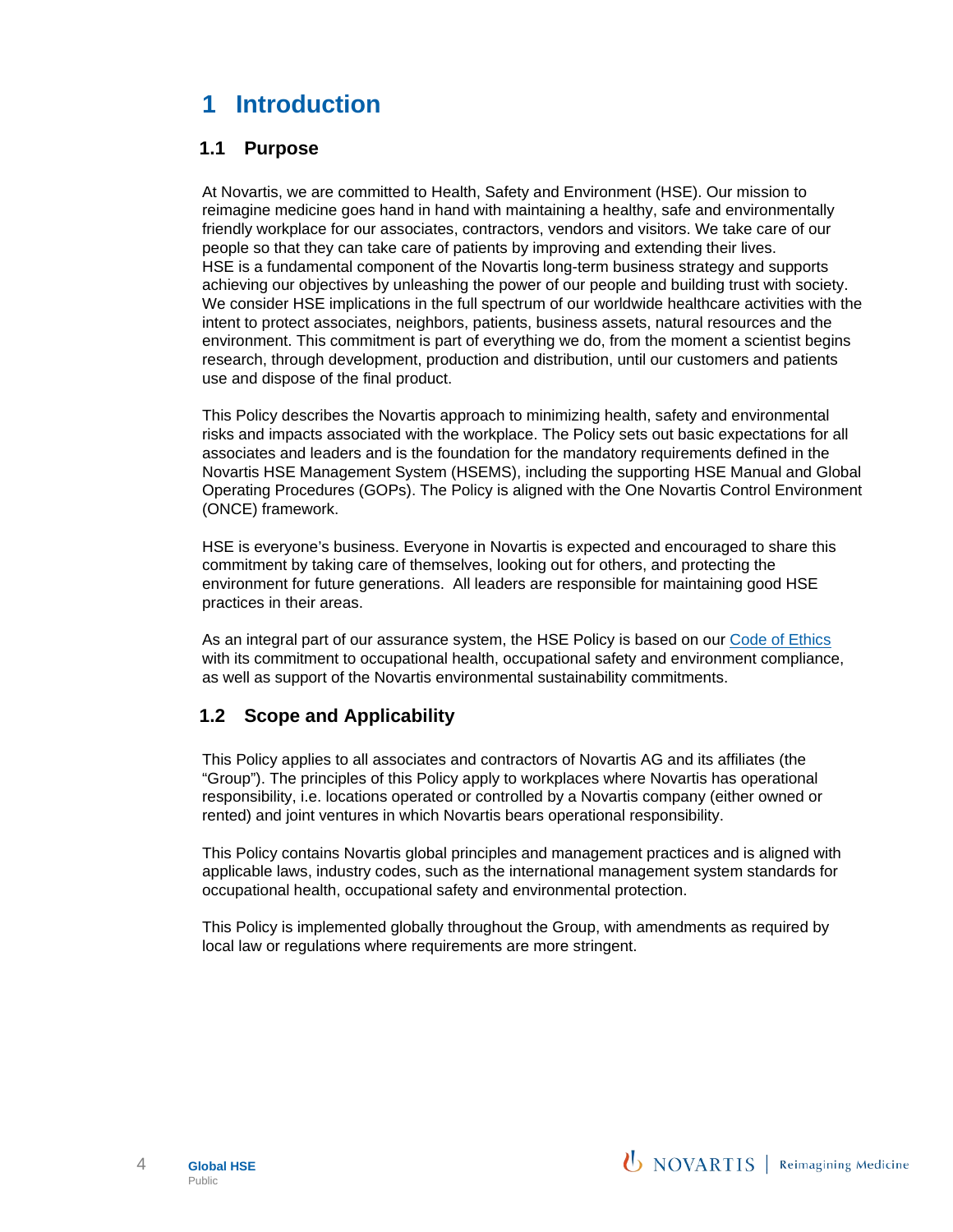| <b>Role</b>                                                      | <b>Responsibility</b>                                                                                                                                                                                                                                                                                                                                                                                                                                                                                                                                                                                                                                                                                                                                                                                                                                                                    |
|------------------------------------------------------------------|------------------------------------------------------------------------------------------------------------------------------------------------------------------------------------------------------------------------------------------------------------------------------------------------------------------------------------------------------------------------------------------------------------------------------------------------------------------------------------------------------------------------------------------------------------------------------------------------------------------------------------------------------------------------------------------------------------------------------------------------------------------------------------------------------------------------------------------------------------------------------------------|
| <b>Executive</b><br><b>Committee of</b><br><b>Novartis (ECN)</b> | Provides strategic direction for the overall,<br>company-wide management of HSE within all<br>divisions, organizational units and corporate<br>functions<br>Provides visible leadership with respect to HSE<br>٠<br>Periodically reviews HSE programs and<br>$\bullet$<br>performance<br>Allocates adequate resources within<br>$\bullet$<br>respective functions and organizational units<br>to implement HSE across the business<br>Holds leaders accountable for their<br>$\bullet$<br>implementation of the HSE program,<br>appropriate management of risks and resulting<br>performance<br>Delegates specific authority and<br>$\bullet$<br>responsibilities to an appointed HSE<br>Governance Committee                                                                                                                                                                            |
| <b>HSE Governance</b><br><b>Committee</b>                        | Reviews and is consulted in the process of<br>$\bullet$<br>developing, updating and maintaining the<br>Novartis HSE Policy and global standards<br>Participates in defining the HSE strategy,<br>$\bullet$<br>objectives and targets, engaging and aligning<br>with respective business unit / function<br>leadership and impacted stakeholders<br>Conducts periodic reviews of the HSEMS,<br>$\bullet$<br>including aspects related to regulatory<br>compliance, operational and strategic risks and<br>opportunities, resource allocation<br>Reviews processes associated with<br>$\bullet$<br>consultation and participation with respect to<br>HSE across Novartis and in respective business<br>/ functional areas<br>Demonstrates leadership and champions<br>$\bullet$<br>company values in matters pertaining to HSE,<br>including fostering a culture that embraces<br>Speak-Up |
| <b>Global HSE</b>                                                | Establishes and maintains the Novartis HSE<br>strategy, governance structure, relevant standards,<br>and supporting tools and required HSE expertise<br>Supports Novartis Units and contractors through<br>$\bullet$<br>coaching and training on the implementation of the<br><b>HSEMS</b><br>Provides oversight on the HSE Policy and HSEMS<br>implementation status and effectiveness, including<br>establishment, maintenance and monitoring of HSE<br>controls<br>Drives innovation and continual improvement, in<br>part through keeping up with external trends and                                                                                                                                                                                                                                                                                                                |

## <span id="page-4-0"></span>**1.3 Roles and Responsibilities**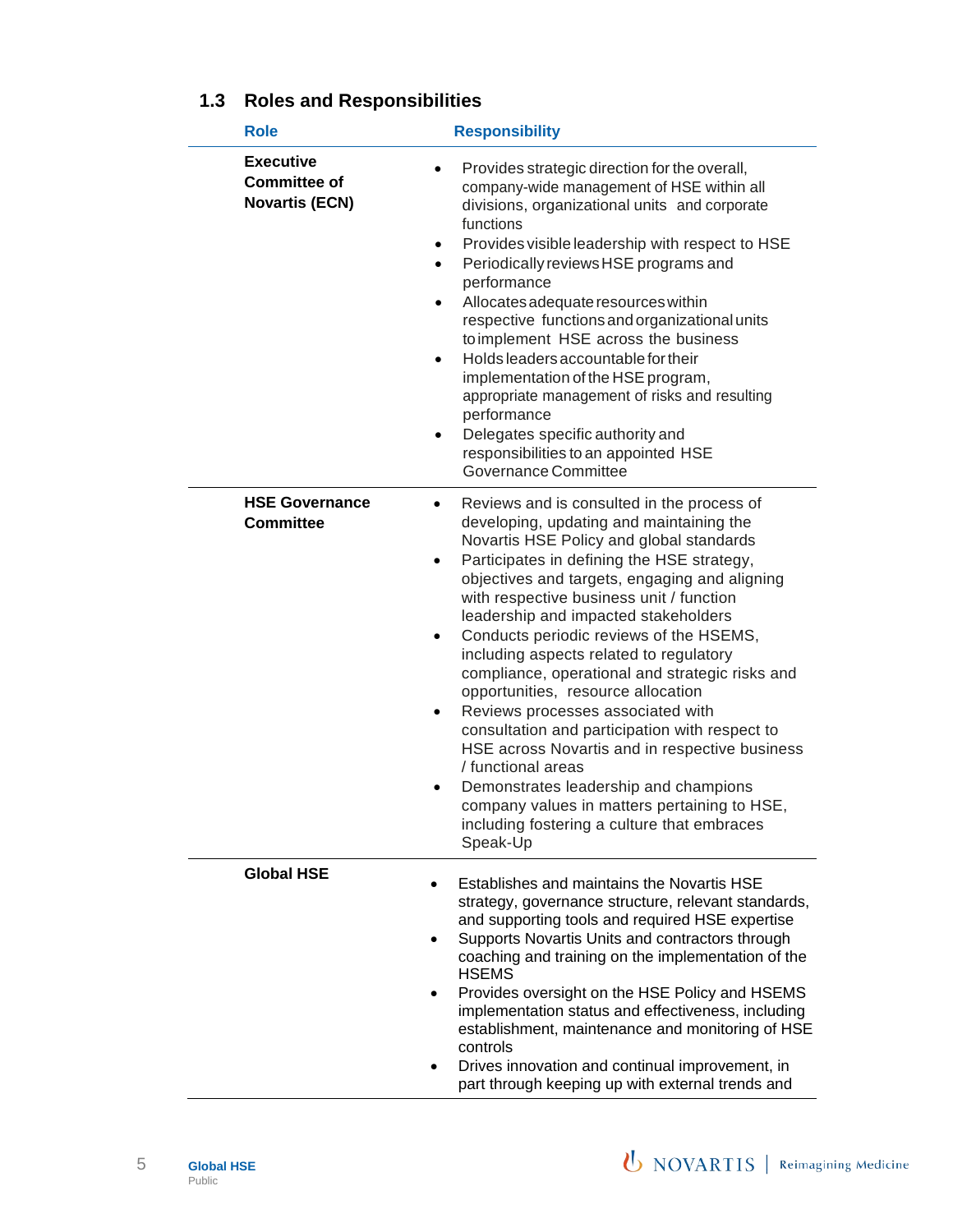|                                               | incorporating lessons learned from across and<br>outside the company<br>Monitors risks regularly and responds to them in<br>$\bullet$<br>alignment with the ERM process                                                                                                                                                                                                                                                                                                      |
|-----------------------------------------------|------------------------------------------------------------------------------------------------------------------------------------------------------------------------------------------------------------------------------------------------------------------------------------------------------------------------------------------------------------------------------------------------------------------------------------------------------------------------------|
| <b>Function and Line</b><br><b>Management</b> | Ensures adequate resources to maintain local HSE<br>٠<br>management systems<br>Maintains ongoing overall compliance<br>$\bullet$<br>Promotes awareness and the ongoing effectiveness<br>of the control environment<br>Escalates material breaches of compliance to<br>$\bullet$<br>appropriate leadership and Global HSE<br>Oversees and owns overall remediation status<br>$\bullet$                                                                                        |
|                                               | Is accountable for HSE performance within their<br>$\bullet$<br>respective operations(s) and location(s)<br>Ensures operational changes are subject to<br>appropriate HSE review<br>Ensures that HSE training is conducted in<br>accordance with a training-needs analysis to<br>ensure that all tasks are completed with the<br>required level of competence<br>Ensures onsite contractors and third party<br>personnel are subject to appropriate vetting and<br>oversight |
| <b>Associates and</b><br><b>Contractors</b>   | Maintain familiarity with this Policy and the<br>$\bullet$<br>requirements, in context of local operating context<br>Participate in all HSE-related trainings required for<br>٠<br>their job<br>Stop work in case of unsafe situations<br>٠<br>Report unsafe acts/conditions or incidents per<br><b>HSEMS</b><br>Speak up for unsafe working conditions                                                                                                                      |

## <span id="page-5-0"></span>**2 Policy**

This Policy addresses the principles that Novartis is committed to with respect to occupational health, safety and environmental protection. These principles are core to how we operate and are to be adhered to at all times.

#### <span id="page-5-1"></span>**2.1 We comply with local laws and regulations, and conform to internal requirements**

- Management establishes a Novartis HSEMS and supporting GOPs and regularly conducts audits, reviews and self-inspections to ensure conformance with them, as well as compliance with applicable local laws and regulations.
- Our commitment to compliance with external and internal requirements is part of our culture and is reinforced through communications and accountability mechanisms.
- Certification according to recognized global standards is considered best practice.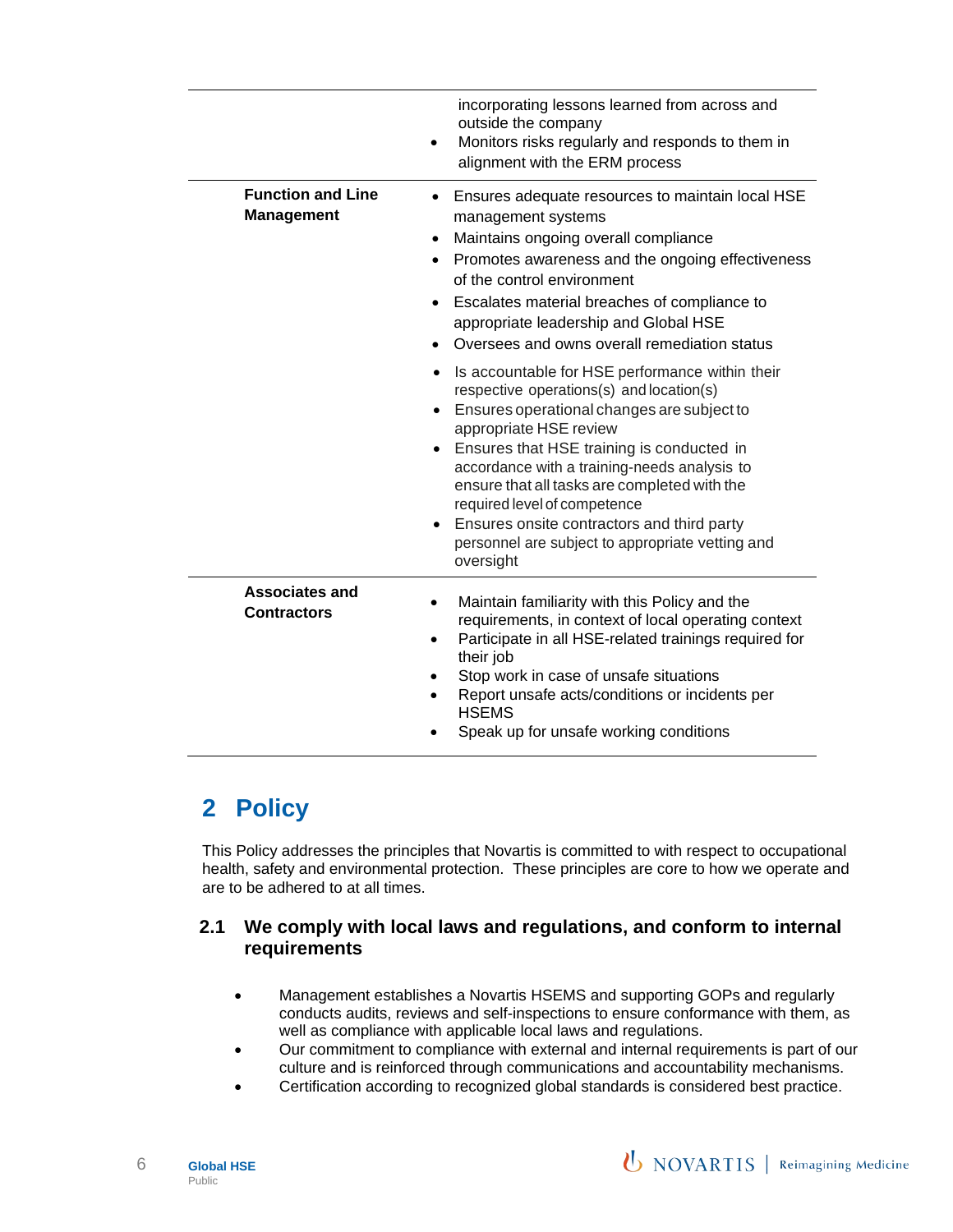• Certain associates participate in industry networks to exchange best practices.

#### <span id="page-6-0"></span>**2.2 We are committed to enabling HSE Resilience**

- Our company culture considers protecting the health and safety of associates, neighbors, others and the environment affected by our business activities an integral part of our values that enables reaching our business objectives.
- Management is responsible for implementing and maintaining health, safety and environmental practices and leading by example (e.g., by demonstrating safe, healthy and environmentally responsible behavior).

#### <span id="page-6-1"></span>**2.3 We care about the health and safety of our associates**

- We promote and support the implementation of programs to maintain and improve the physical and mental health and well-being of our associates and contractors.
- We provide our associates with safe working conditions and strive to protect them from potential health hazards and injuries.
- Risk assessments are carried out before conducting any potentially hazardous work. Appropriate protective measures must be taken as needed to ensure the work can be completed safely.
- Associates must familiarize themselves with local safety requirements and respect them.
- Associates are expected to look out for their colleagues and speak up respectfully if they observe unsafe behaviors or conditions.

#### <span id="page-6-2"></span>**2.4 We care for the environment**

- We implement and maintain processes and procedures which ensure compliance with relevant environmental regulations and compliance obligations
- We take action in support of minimizing the environmental impact of our workplaces.
- We support initiatives to reduce the carbon footprint, waste and water usage of our workplaces.

#### <span id="page-6-3"></span>**2.5 We consider HSE implications in the development of products, processes and technologies**

- Associates participate in relevant HSE hazard identification and risk assessment processes as relevant to their job duties.
- Associates ensure that HSE considerations are integrated into product and process development, procurement, manufacturing, and capital investment projects at an early stage.
- Associates where relevant should include green chemistry in product development processes and integrate sustainable packaging into packaging design processes.
- We engage in scientific peer review and consider the HSE and business benefits and risks of innovation in a structured, scientific and transparent manner.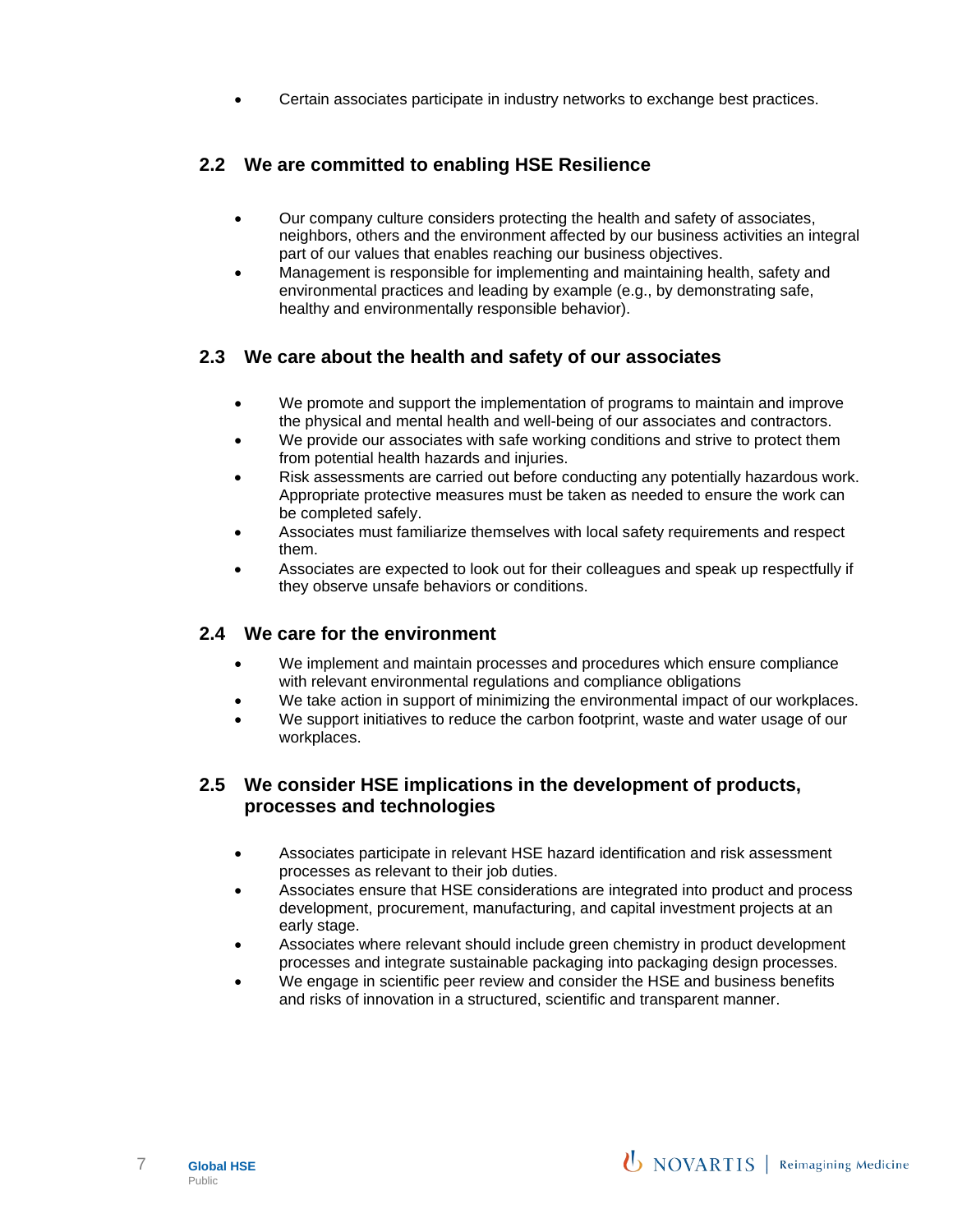#### <span id="page-7-0"></span>**2.6 We build a network of responsible business partners**

- Third-Party suppliers are expected to meet the HSE expectations outlined in the Novartis Third Party Code and in our Third Party Risk Management (TPRM) Guideline.
- We promote good HSE management practices with our supply chain partners, working with them where appropriate.
- Procurement encourages environmentally responsible suppliers, goods and services including engaging with suppliers that also act beyond legal compliance and actively minimize the environmental impact of their activities. Priority should be given to suppliers that drive environmental impact reduction and sustainability should be considered in the supplier selection criteria.
- We conduct audits of suppliers on a risk basis to ensure conformance with TPRM and good industry practice.

#### <span id="page-7-1"></span>**2.7 We drive continual improvement in our HSE management systems and performance**

- Management endorses annual HSE objectives and targets, regularly measures performance against them, and associates are expected to take early action if deviations occur. Associates are committed to honest reporting of HSE key performance indicators.
- We draw lessons learned from incidents and events, and implement actions to prevent a recurrence, including for incidents and events from outside Novartis where appropriate.
- HSE competence is ensured through appropriate recruitment, training and development.

#### <span id="page-7-2"></span>**2.8 We communicate transparently**

- We openly communicate HSE results both through internal and external communications.
- We report our HSE performance consistently with international public reporting standards.
- We proactively engage with and seek feedback from internal and external stakeholders, including local communities, and listen to their concerns about HSE matters. This includes consultation with regard to the Novartis HSE Policy and management system, as well as other relevant strategic and operational matters.

## <span id="page-7-3"></span>**3 Implementation**

#### <span id="page-7-4"></span>**3.1 Implementation Plan**

This Policy will be implemented following its implementation plan contained in the Approval Request. Implementation will be periodically checked as part of HSE conformance reviews, internal audits with respect to HSE, and as part of routine monitoring of established HSE controls.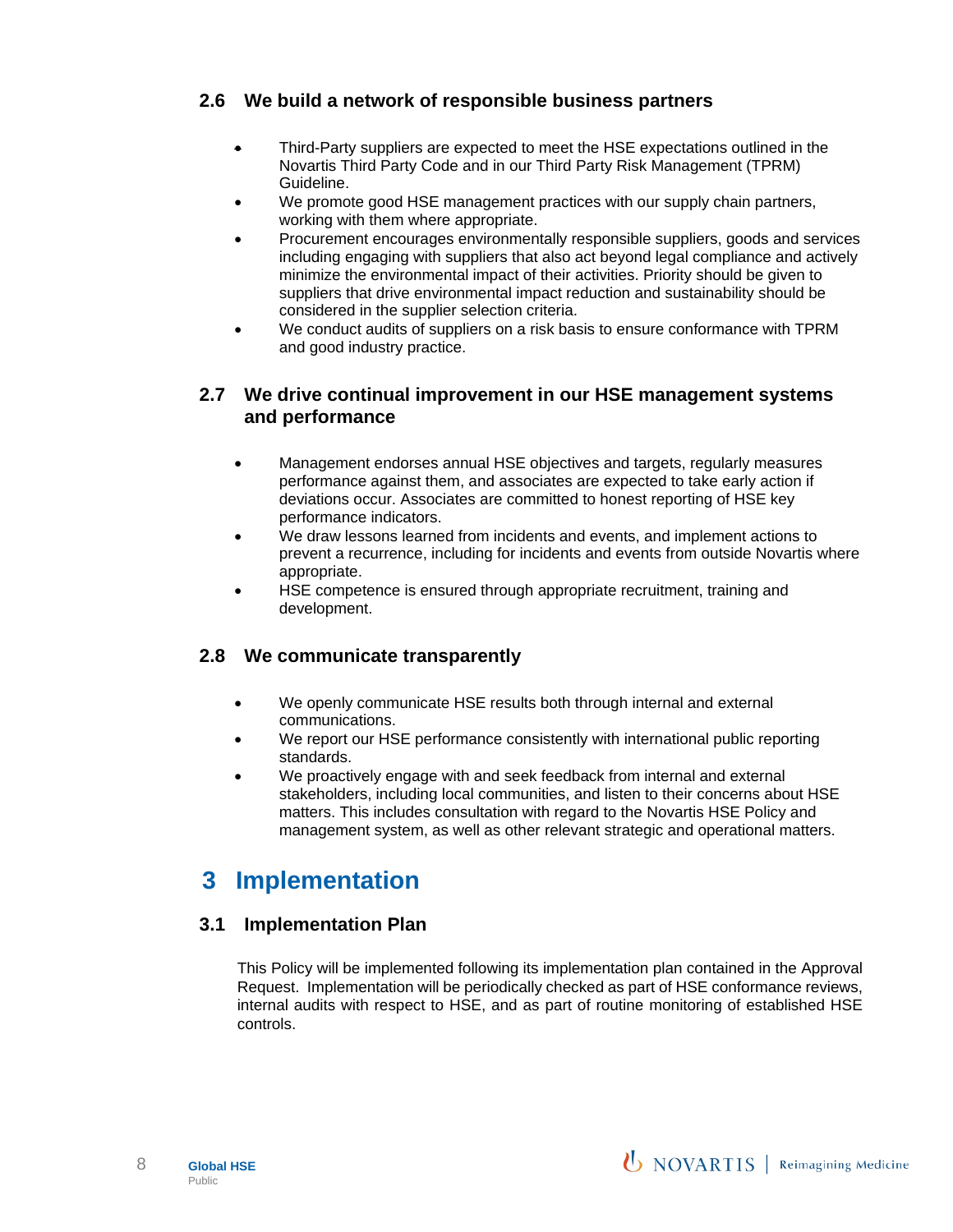#### <span id="page-8-0"></span>**3.2 Training**

Training will be available and administered globally via eLearning in support of raising awareness and understanding of this Policy for its successful implementation.

## <span id="page-8-1"></span>**4 Related Internal Controls**

The related internal controls to this process will be stored in the Novartis Internal Control Register and can be accessed by typing Go/controlregister in your Internet browser.

## <span id="page-8-2"></span>**5 Breach of this Policy**

In alignment with our Code of Ethics, breaches of our policies and guidelines or local laws will result in remedial, corrective or disciplinary actions up to and including termination of employment. Actual or suspected incidents of misconduct should be reported to the SpeakUp Office. Novartis guarantees non-retaliation and confidentiality, to the extent legally possible, for good-faith reports of such breaches.

### <span id="page-8-3"></span>**6 Exceptions**

There are no exceptions granted to this Policy. If there are changes in the state-of-the-art in any field of HSE that would make a change of the Policy necessary, Global HSE will facilitate such a change.

## <span id="page-8-4"></span>**7 Definitions**

| <b>Term</b>                                      | <b>Definition</b>                                                                                                                                                                                                                                                                             |
|--------------------------------------------------|-----------------------------------------------------------------------------------------------------------------------------------------------------------------------------------------------------------------------------------------------------------------------------------------------|
| <b>Internal Control</b>                          | A measure that aims to contain or reduce the risks that the organization<br>decides to mitigate. It can take many different forms, e.g. process, policy,<br>procedure, system, review, approval. The description of the control should<br>comprise clear control activities and requirements. |
| <b>HSE</b><br><b>Management</b><br><b>System</b> | Collection of documents, including the HSE Policy, which describe minimum<br>requirements for the effective governance of established processes and<br>operational control to an appropriate risk level for significant hazards,<br>aspects, risks and opportunities.                         |

## <span id="page-8-5"></span>**8 Abbreviations**

| <b>Abbreviation</b> | <b>Description</b>                             |
|---------------------|------------------------------------------------|
| ECN                 | <b>Executive Committee of Novartis</b>         |
| HSE.                | Health, Safety & Environment                   |
| <b>HSEMS</b>        | Health, Safety & Environment Management System |